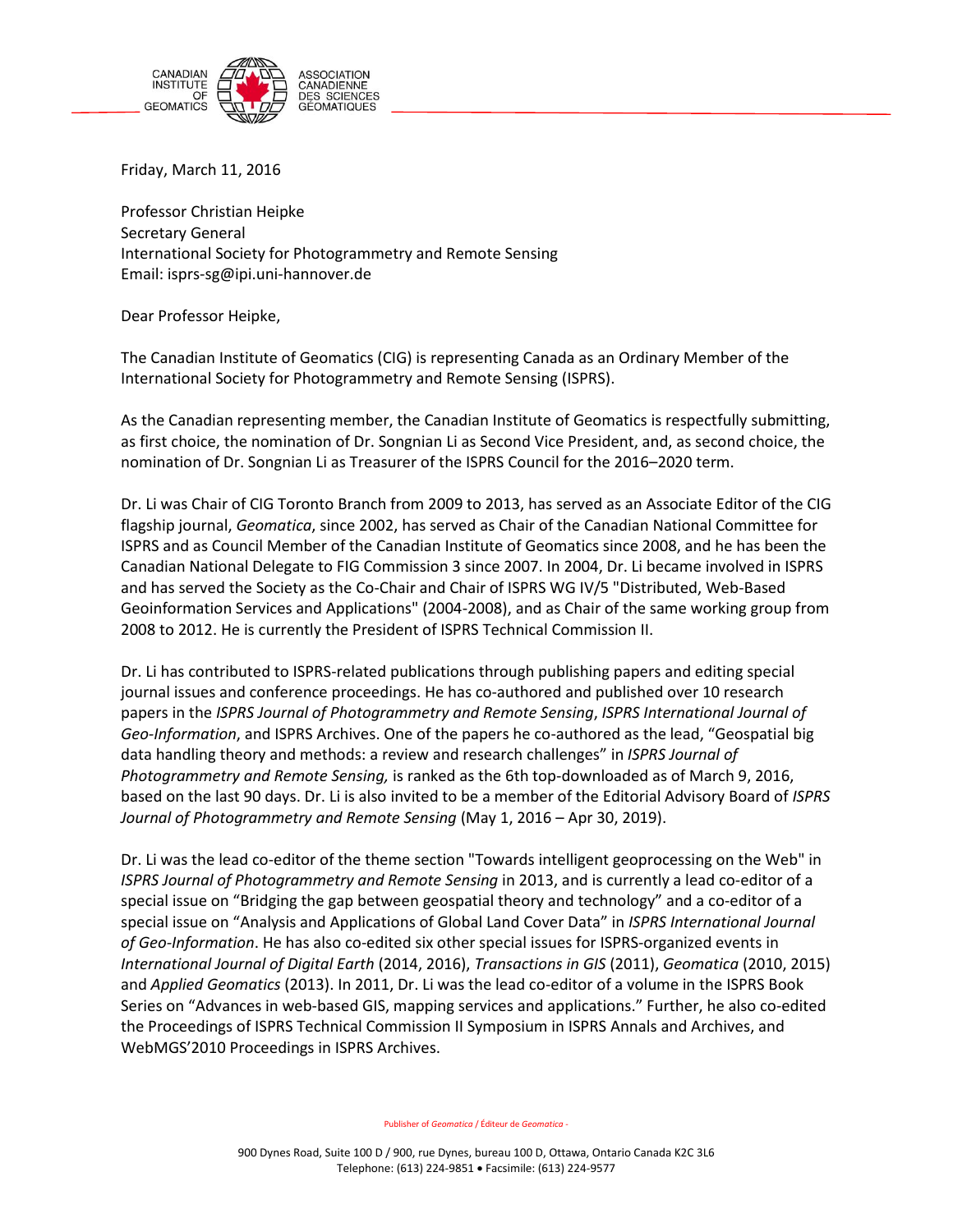Dr. Li's other involvements in ISPRS include contributions in various capacities to the organization of two ISPRS congresses (Melbourne in 2012 and Prague in 2016), five Technical Commission Symposia (Goa in 2006, Orlando in 2010, Suzhou in 2014, Wuhan in 2014 and Toronto in 2014), ISPRS Conference on "Serving Society with Geoinformatics" in Turkey in 2013, and several ISPRS-organized workshops and conferences, among many other professional activities. He has played a major role in establishing an international workshop series on web-based mapping, geo-processing and services, which was held in Como, Italy in 2010, Vancouver, Canada in 2011, Xuzhou, China in 2013 and Cagliari, Italy in 2015.

In short, over the last 12 years, Dr. Li has demonstrated his contribution and commitment to ISPRS and CIG as an Ordinary Member of ISPRS, through active participation in ISPRS activities, scientific research and publications, organization of ISPRS events, and leadership roles at the national committee, ISPRS working group and technical commission levels.

CIG fully supports Dr. Songnian Li's nomination for the Council's positions, and is highly confident of his ability and commitment to serve ISPRS. Canada has not had an opportunity to serve on the ISPRS Council since its last presence in 1984–1988. CIG appreciates the delegates' vote for Dr. Songnian Li in the upcoming ISPRS Congress in Prague.

Sincerely, Alex Giannelia, B.A.A.

President, CIG

Encl. Support letter from the Dean at Ryerson University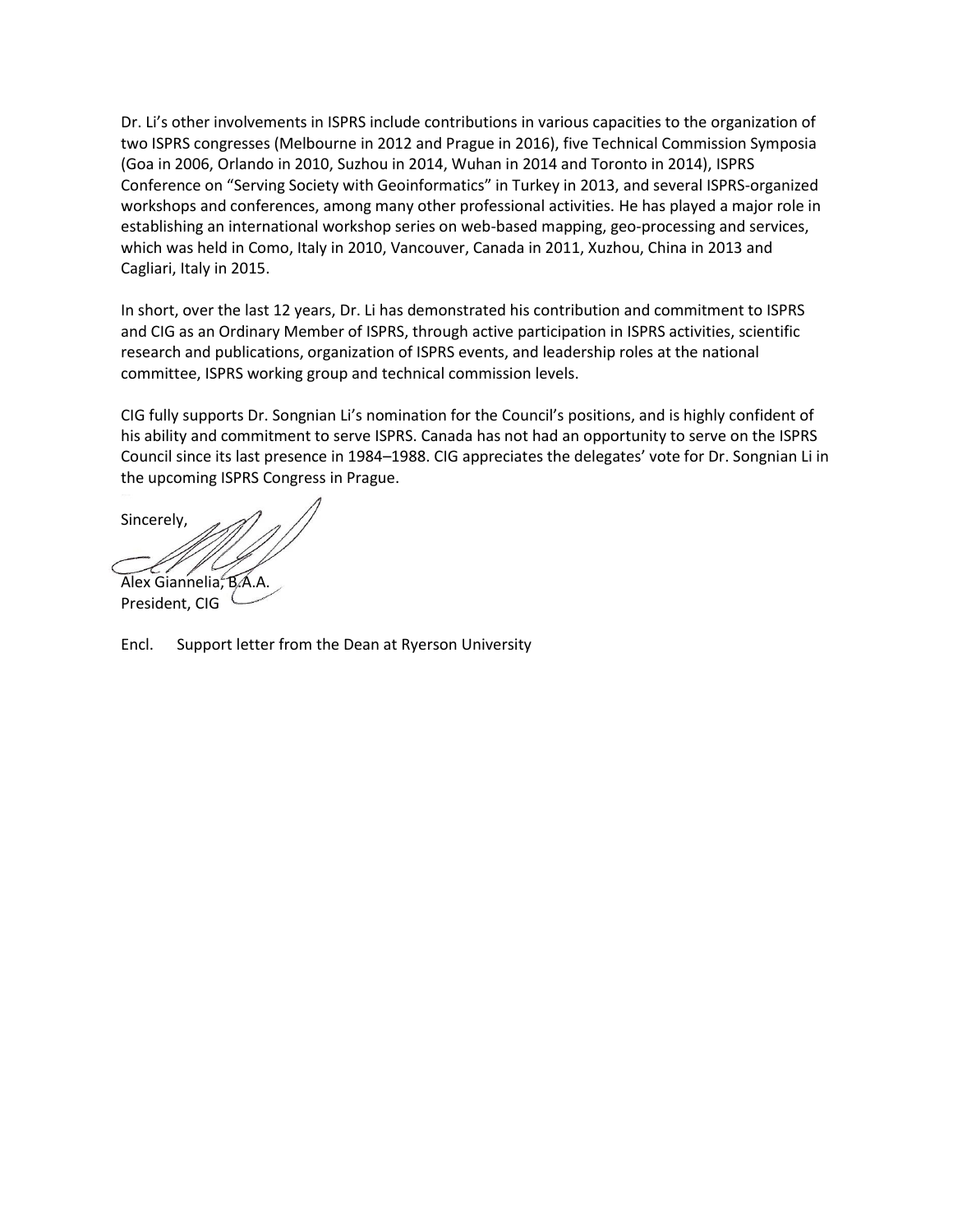

March 8, 2016

Professor Christian Heipke **Secretary General** International Society for Photogrammetry and Remote Sensing Email: isprs-sg@ipi.uni-hannover.de

Dear Professor Heipke,

Please accept this letter in support of the nomination of Dr. Songnian Li for the positions of Second Vice President (first choice) and Treasurer (second choice) of the ISPRS Council for the period of 2016-2020.

Dr. Songnian Li is a professor in Geomatics Engineering in the Department of Civil Engineering at Ryerson University in Toronto, Canada. As the Dean of the Faculty, I have witnessed firsthand Dr. Li's excellent capability to conduct a world-class research program in geospatial information management and  $\text{GIS}-\text{in particular}$ , he has been working in the areas of geocollaboration, geospatial web, moving object and geosocial media data mining and knowledge discovery, spatio-temporal dynamics, public participation GIS, and solar energy potential mapping. He is well-recognized and respected in this area, with his research having a significant impact in the field. Since joining Ryerson in 2001, Dr. Li has played a very active role in promoting geomatics education at both undergraduate and graduate levels. In addition, he has played a leadership role in directing the civil engineering graduate program.

Dr. Li obtained his B.Eng. degree in Surveying Engineering from Wuhan Technical University of Surveying and Mapping (now merged into Wuhan University), China in 1983, and his PhD in Geodesy and Geomatics Engineering from the University of New Brunswick, Canada in 2002. He has worked at Wuhan Technical University of Surveying and Mapping as an assistant lecturer, and at Ningxia Institute of Technology, China as an assistant lecturer, lecturer, associate professor and vice-chair of the Department of Civil Engineering. From 1996 to 1997, he was a visiting scholar at Lakehead University, Canada. In 2001, he was hired as an assistant professor at Ryerson University, and was subsequently promoted to associate professor in 2005 and full professor in 2012. He also served as the graduate program director and associate chair of the Department of Civil Engineering from 2005 to 2007.

Dr. Li is a licensed Professional Engineer and licensed Land Surveyor in Ontario, Canada. He is a member of the Canadian Institute of Geomatics (CIG), the Canadian Society of Remote Sensing (CRSS) and the American Society of Photogrammetry and Remote Sensing (ASPRS).

t: 416.979.5140 f: 416.979.5233 tom.duever@ryerson.ca